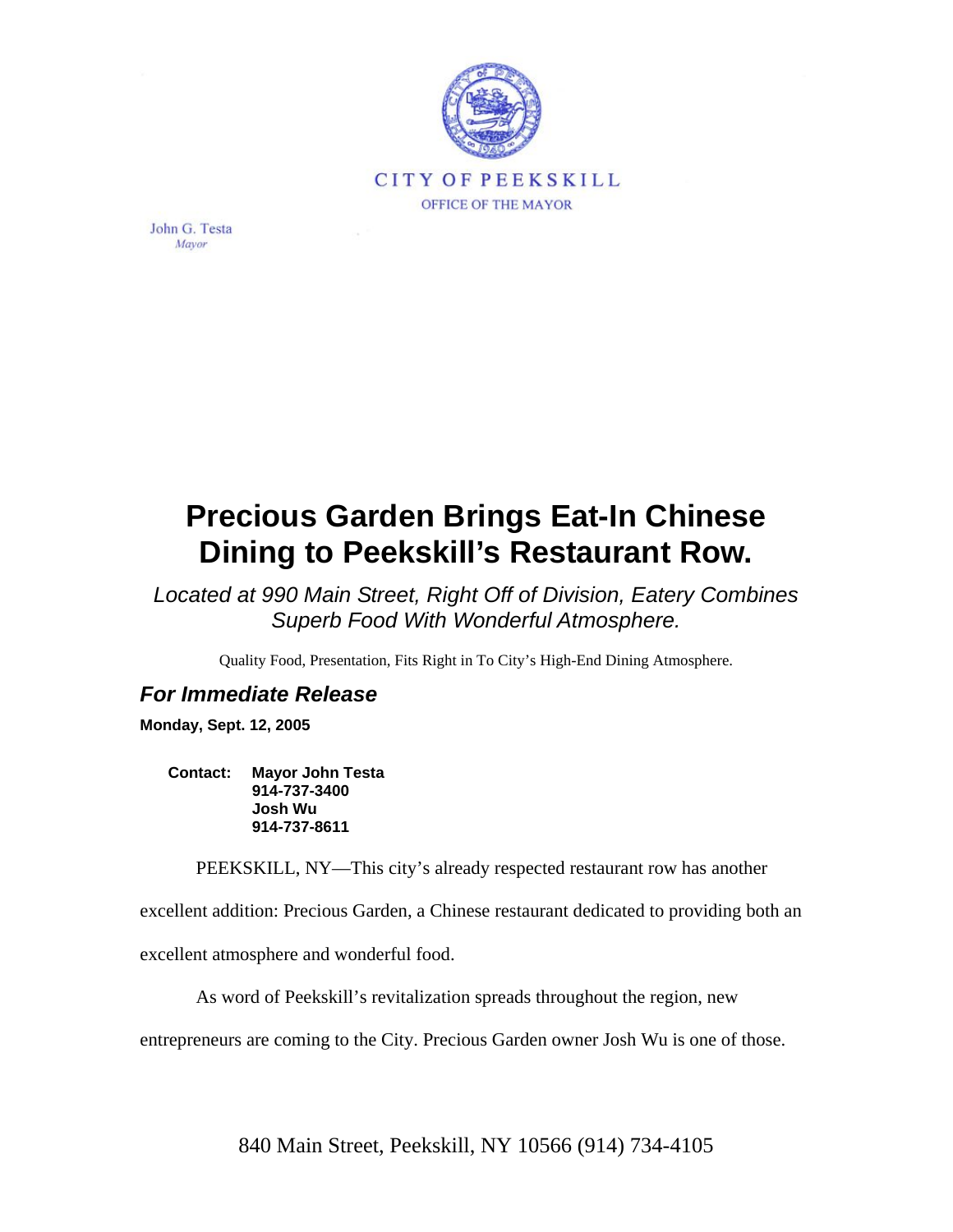"A friend of mine who was a real estate major in college told me that Peekskill was one of the fastest growing places in Westchester," Wu says.

Betting on Peekskill's success, Wu decided to go against the dominant approach to Chinese restaurants, which is to focus on the takeout side of the business rather than on providing superb dining in service and atmosphere. So he leased space at 990 Main Street right off the corner of Division and Main and gave it a total makeover, complete with wood paneling, recessed lighting and other lovely touches.

"Just 15 year there were hardly any takeout places. Now most Chinese restaurants focus on takeout." Wu says. "We decided we needed to bring back the dine-in experience, so with Precious Garden we've brought back the eat-in Chinese restaurant," he says.

"Peekskill's restaurant row is one of our downtown's biggest attractions. It's wonderful to see that the scope and variety of the food being offered there is continuing to grow, and I welcome Precious Garden to our community," says Mayor John Testa.

Paying attention to the restaurant's atmosphere hasn't meant neglecting Precious Garden's food, however. Wu and his father previously owned a restaurant about five years ago in Croton Harmon. His father is a chef who has been in the Chinese food business for more than 20 years. Wu himself has worked in the quality Chinese food business for about five years, and lived with it all his life.

"I grew up with this food. My father was trained by the restaurants he worked with in New York City," Wu says. The restaurant specializes in Sichuan and Hunan-style cuisine.

2